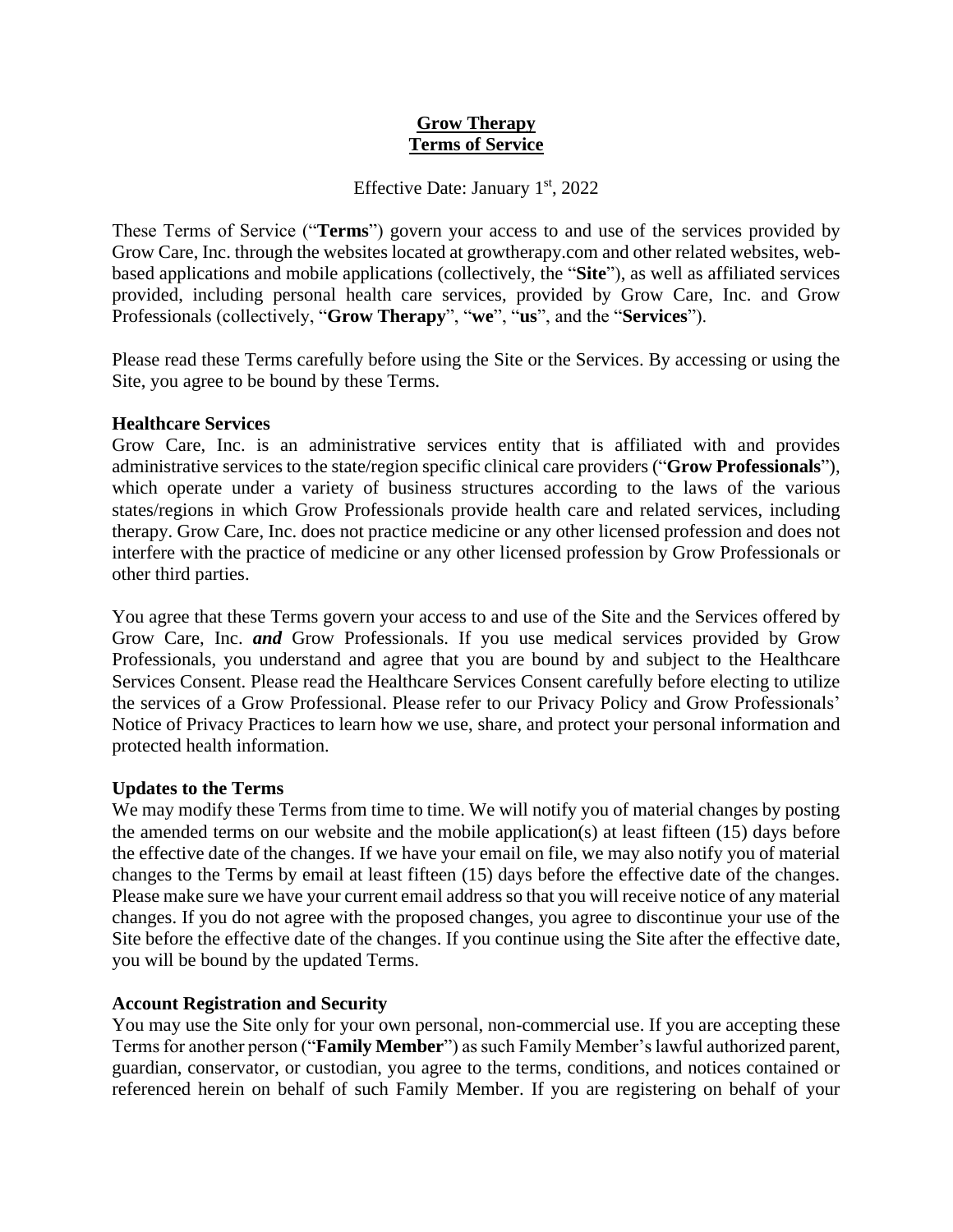Family Member, your Family Member may only use the Site for their own personal, noncommercial use. To access certain features of the Site or to become a member, you will have to create an account by entering your name, address and certain other information collected by Grow Therapy (collectively, "**Account Information**"). It is important that you provide us with accurate and complete Account Information and update as needed. You are responsible for protecting your account username and password, and for all activities that occur under your account. You should immediately notify us of any unauthorized use of your account and if any information you provide relating to your account becomes inaccurate, incomplete or otherwise false or misleading. You should use particular caution when accessing your account from a public or shared computer so that others are not able to view or record your password or other personal information. We will not be responsible for any loss or damage if you do not protect your account or your personal information.

## **Service Use Termination**

You may terminate these Terms by ceasing to access and use the Site. We may terminate your use of the Site at any time by sending notice to you at the address or email you provided or otherwise contacting you or posting a notice on the Site. If we terminate your use of the Site because you have breached these Terms or any other agreement you have entered into with us, you will not be entitled to any refunds of services provided. We are not required to provide you with notice prior to terminating your use of the Site or a reason for such termination. In order to protect the integrity of the Site, we may, at any time in our sole discretion, block users from certain IP addresses from accessing the Site.

# **Use of the Services**

Subject to your compliance with these Terms, we grant you a limited, non-exclusive, nontransferable, non-sublicensable license to use the Site solely for your personal and non-commercial purposes. Your use of the Site must be in accordance with all applicable laws. You acknowledge that you do not acquire any ownership rights in the Site.

The following is a list of the type of actions that you may not engage in with respect to the Site or Services:

- You will not promote, encourage, or engage in defamatory, abusive, libelous, obscene, threatening, harassing, hateful or otherwise objectionable behavior.
- You will not use any robot, spider, site search/retrieval application, or other manual or automatic device or process to download, access, retrieve, index, "data mine", or in any way reproduce or circumvent, avoid, bypass, remove, or deactivate the navigational structure or technical measures or presentation of the Services or its contents;
- You will not interfere, access, tamper with or disrupt the Site or the servers or networks connected to the Services;
- You will not attempt to probe, scan or test the vulnerability of the Site or any of our systems or network or breach any security or authentication measures;
- You will not use any meta tags or other hidden text or metadata utilizing our trademarks, logos, URLs or product names without our express written consent;
- You will not use the Site or content, or any portion thereof, for any commercial purpose or for the benefit of any third party or in any manner not permitted by these Terms;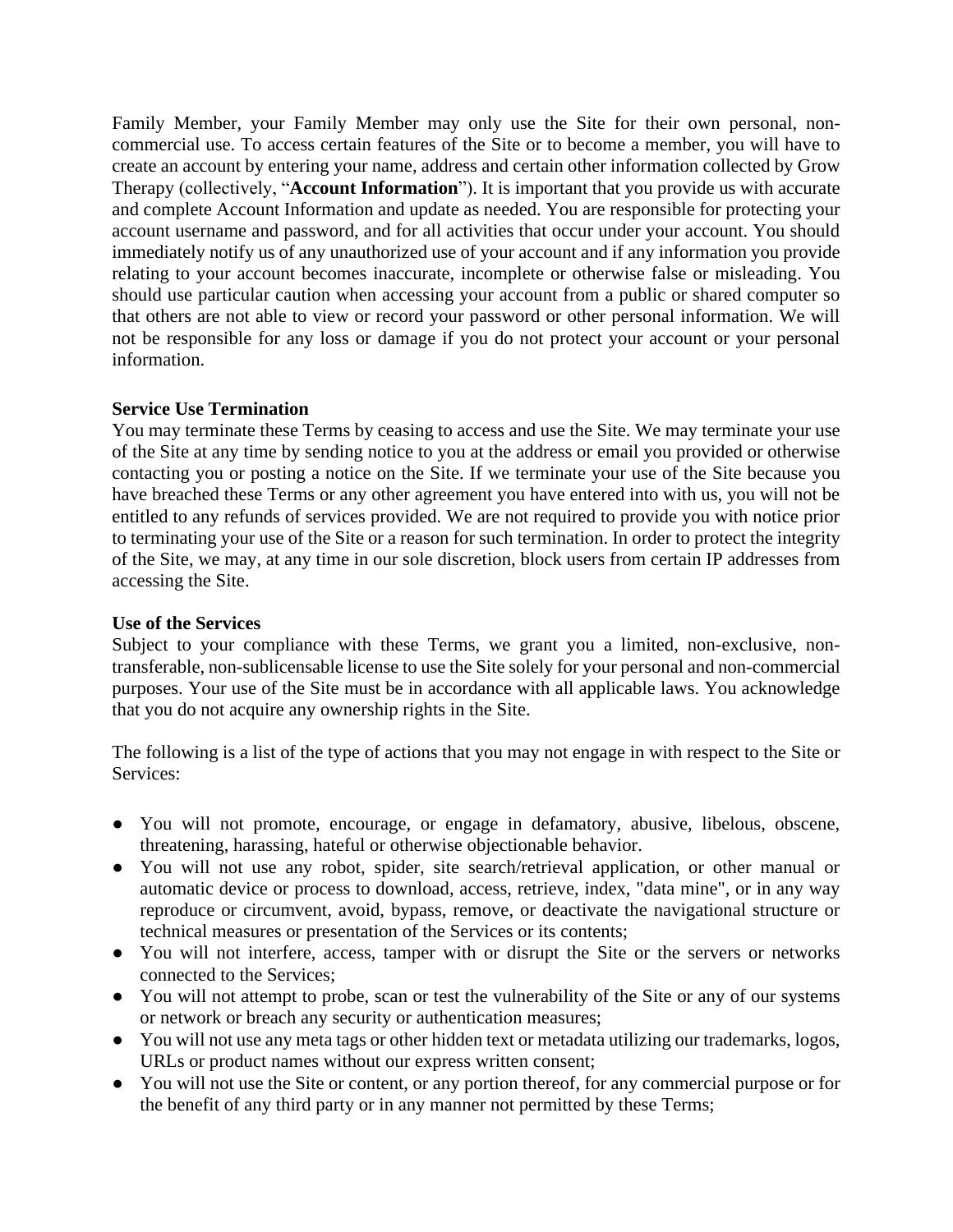- You will not post, distribute, or reproduce in any way any content that infringes third party intellectual property rights or violates third party rights of privacy or rights of publicity;
- You will not use, display, "frame" or "mirror" any part of the Site, our names, any of our trademarks, logos or other proprietary information, or the layout and design of any page or form contained on a page, without prior written authorization from us;
- You will not collect or store any personal information, including personally identifiable information, from users without their express permission;
- You will not provide any inaccurate, incomplete, false or misleading information, including regarding your identity or medical condition, when using the Site;
- You will not record in any way the Site and/or the Services without our express written consent;
- You will not allow any other person to use your account, username or password to access the Site, unless otherwise permitted herein; and
- You will not assist or permit any person to engage in any of the activities described in this Section.

# **Children**

The Site and the Services are not intended for children. If you are under 18 years of age, please do not use or access the Site at any time or in any manner. By using the Site, you affirm that you are over the age of 18. Grow Therapy does not seek through the Site to gather personal information from or about persons under the age of 18.

# **Consent to Electronic Communications**

You agree that we may send the following to you by email or by posting them on the Site: legal disclosures; these Terms; Privacy Policy; future changes to any of the foregoing; and other notices, policies, communications or disclosures and information related to the Services. You agree that we may contact you via email, phone, text, or mail regarding prospective Services. Text messages and emails are not always secure because they travel over networks that we do not own or control. You consent to receive such communications electronically. You agree to update your contact information to ensure accuracy. Your consent to conduct actions electronically covers all interactions between you and Grow Therapy.

You may opt out of certain types of electronic communications through your account or by following the unsubscribe instructions in any communication you receive from Grow Therapy. Your withdrawal of consent will be effective within a reasonable time after we receive notice of your withdrawal.

We will need to send you certain communications electronically regarding the Services. You will not be able to opt out of those communications – e.g., communications regarding updates to the Terms or information about billing. Your withdrawal of consent will not affect the legal validity or enforceability of the Terms provided to and accepted by you. If you withdraw your consent to receive communications electronically, certain Services may become unavailable to you.

## **Intellectual Property Rights**

Grow Therapy and our licensors retain all ownership rights, title and interest (including all intellectual property rights) worldwide to the Site and the Services, including to all software and content. No rights are granted to you other than as expressly set forth in these Terms. All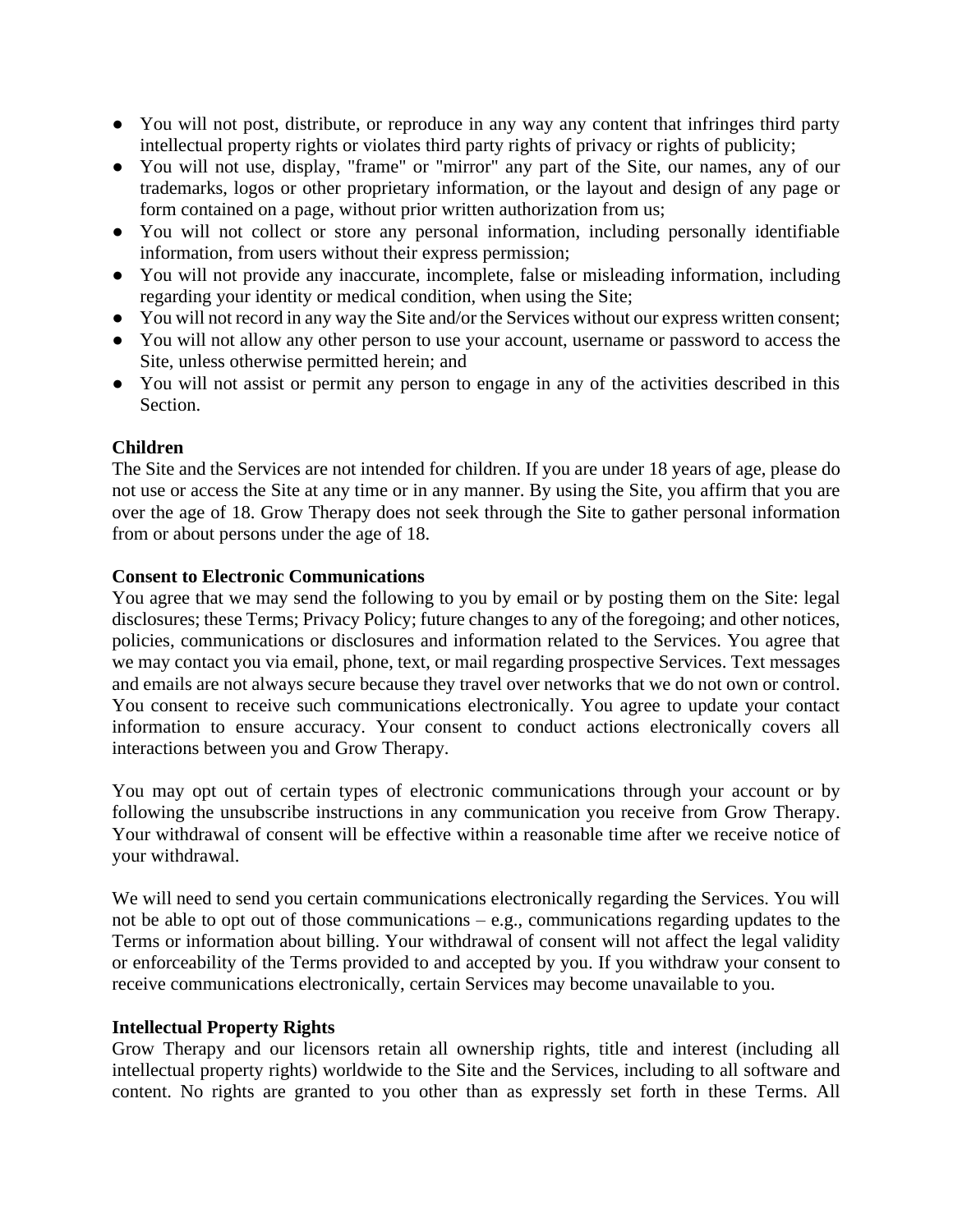trademarks, service marks and trade names are owned by Grow Therapy or other respective owners.

# **DMCA Notice**

The Digital Millennium Copyright Act of 1998 (the "**DMCA**") provides recourse for copyright owners who believe that material appearing on the Internet infringes their rights under U.S. copyright law. If you believe in good faith that materials appearing on the Site infringe your copyright, you (or your agent) may send us a notice requesting that the material be removed, or access to it blocked. In addition, if you believe in good faith that a notice of copyright infringement has been wrongly filed against you, the DMCA permits you to send us a counter-notice. Notices and counter-notices must meet statutory requirements imposed by the DMCA. One place to find more information is the U.S. Copyright Office Website, currently located at [https://www.copyright.gov.](https://www.copyright.gov/) In accordance with the DMCA, Grow Therapy has designated an agent to receive notification of alleged copyright infringement in accordance with the DMCA. Any written Notification of Claimed infringement should comply with Title 17, United States Code, Section  $512(c)(3)$ (A) and should be provided in writing to 2196 Third Ave PMB 20071 New York, NY 10035.

# **Links to Third Party Websites**

The Site may contain links to other sites that are owned and operated by third parties. We are not responsible for the privacy and security practices or the content, advertising, products, services or other materials made available on or through any such linked sites. We provide these links to you only as a convenience, and the inclusion of any link does not imply endorsement of any kind by us.

## **No Endorsements**

Reference to any product, recording, event, process, publication, service, or offering of any third party by name, trade name, trademark, service mark, company name or otherwise does not constitute or imply the endorsement or recommendation of such by Grow Therapy.

## **Geographic Restrictions**

Grow Therapy makes no representation that all products, services and/or material described on the Site, or the Services available through the Site, are appropriate or available for use in locations outside the United States or all states and territories within the United States.

## **No Warranty**

ACCESS TO THE SITE AND THE INFORMATION CONTAINED THEREIN IS PROVIDED "AS IS" AND "AS AVAILABLE" WITHOUT ANY WARRANTY OF ANY KIND, EXPRESS OR IMPLIED. GROW THERAPY DOES NOT WARRANT THE ACCURACY, COMPLETENESS OR TIMELINESS OF THE MATERIALS ON THIS SITE AND TO THE FULLEST EXTENT PERMISSIBLE PURSUANT TO APPLICABLE LAW, GROW THERAPY DISCLAIMS ALL WARRANTIES OF ANY KIND, EITHER EXPRESS OR IMPLIED, INCLUDING BUT NOT LIMITED TO ANY IMPLIED WARRANTIES OF TITLE, MERCHANTIBILITY, FITNESS FOR A PARTICULAR PURPOSE OR NON-INFRINGEMENT, WITH RESPECT TO ANY INFORMATION OBTAINED THROUGH THE SITE. WITHOUT LIMITING THE FOREGOING, GROW THERAPY DOES NOT WARRANT THAT ACCESS TO THE SITE WILL BE UNINTERRUPTED OR ERROR-FREE, OR THAT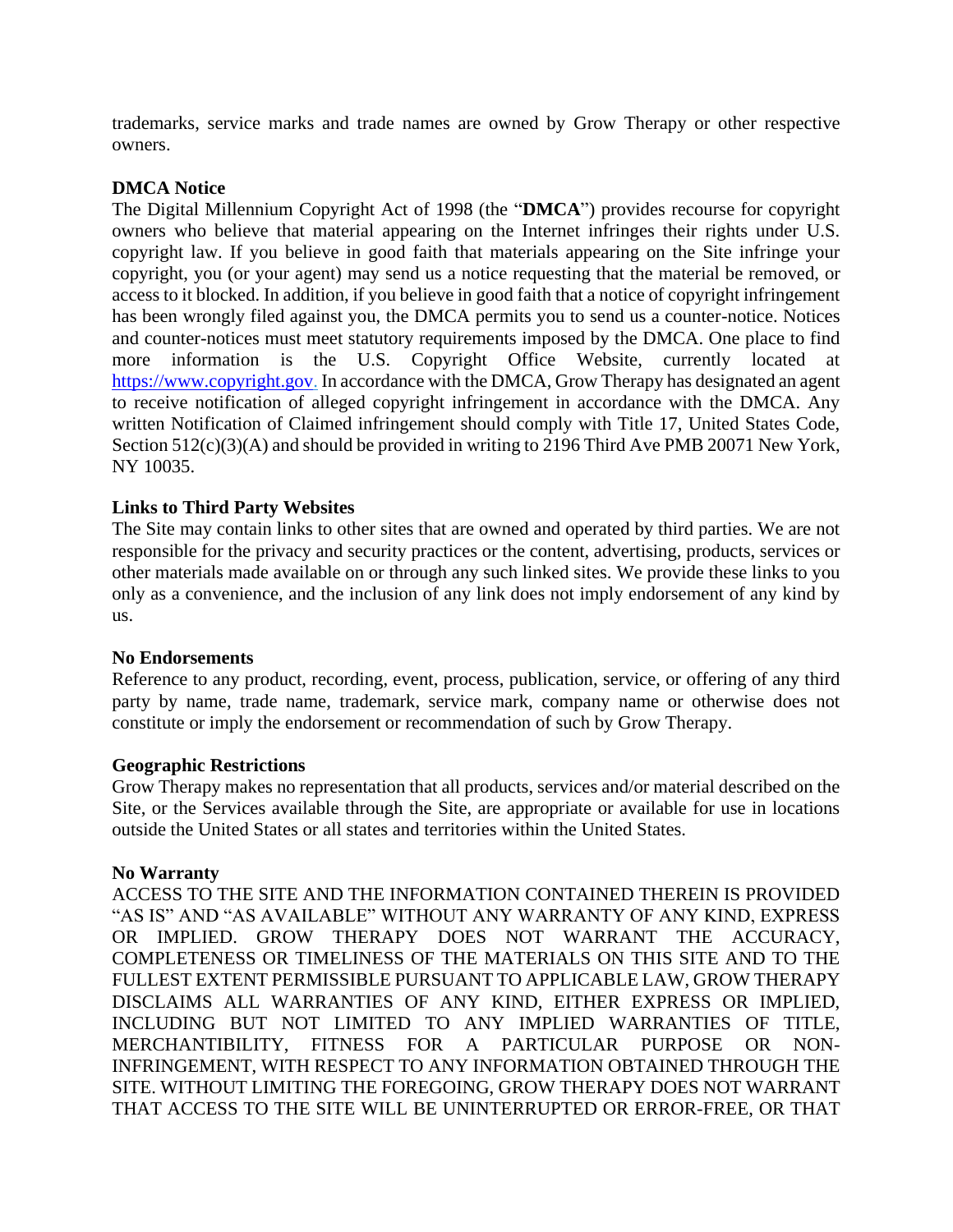DEFECTS, IF ANY, WILL BE CORRECTED; NOR DOES GROW THERAPY MAKE ANY REPRESENTATIONS ABOUT THE ACCURACY, RELIABILITY, CURRENCY, QUALITY, COMPLETENESS, USEFULNESS, PERFORMANCE, SECURITY, LEGALITY OR SUITABILITY OF THE SITE OR ANY OF THE INFORMATION CONTAINED THEREIN. YOU EXPRESSLY AGREE THAT YOUR USE OF THE SITE AND YOUR RELIANCE UPON ANY OF ITS CONTENTS IS AT YOUR SOLE RISK.

# **Limitation of Liability**

IN NO EVENT SHALL GROW THERAPY BE LIABLE FOR ANY DIRECT, INDIRECT, SPECIAL, PUNITIVE, INCIDENTAL, EXEMPLARY, OR CONSEQUENTIAL DAMAGES, OR ANY DAMAGES WHATSOEVER RESULTING FROM ANY LOSS OF USE, LOSS OF PROFITS, LITIGATION, OR ANY OTHER PECUNIARY LOSS, WHETHER BASED ON BREACH OF CONTRACT, TORT (INCLUDING NEGLIGENCE), PRODUCT LIABILITY, OR OTHERWISE, ARISING OUT OF OR IN ANY WAY CONNECTED WITH THE SITE OR THE PROVISION OF OR FAILURE TO MAKE AVAILABLE ANY PRODUCTS, GOODS, OR SERVICES, EVEN IF ADVISED OF THE POSSIBILITY OF SUCH DAMAGES. GROW THERAPY'S TOTAL LIABILITY ARISING OUT OF OR RELATING TO THESE TERMS IS LIMITED TO THE GREATER OF (1) \$200 OR (2) THE FEES PAID TO USE THE RELEVANT SERVICES IN THE 12 MONTHS BEFORE THE DISPUTE.

# **Indemnity**

To the extent allowed by applicable law, you will indemnify Grow Therapy and its directors, officers, employees, and contractors for any third-party legal proceedings (including actions by government authorities) arising out of or relating to your unlawful use of the Services or violation of these Terms. This indemnity covers any liability or expense arising from claims, losses, damages, judgments, fines, litigation costs, and legal fees.

# **Choice of Law and Jurisdiction**

These Terms are governed by the laws of Delaware. The parties irrevocably submit to the exclusive jurisdiction of the courts of the State of Delaware in respect of all matters and disputes arising hereunder and waive any defense of lack of personal jurisdiction in that jurisdiction. If any provision of these Terms is found to be invalid by any court having competent jurisdiction, the invalidity of such provision shall not affect the validity of the remaining provisions of these Terms, which shall remain in full force and effect.

## **General Provisions**

These Terms make up the entire agreement relating to your use of the Services and supersede all prior agreements relating to the subject matter hereof. We may change, suspend, or discontinue any of the Services at any time. We will not be liable to you or to any third party for any modification, suspension or discontinuance of the Site. These Terms do not confer any third-party beneficiary rights. You may not transfer any of your rights or obligations under these Terms to anyone else without our consent. Grow Therapy may assign our rights in connection with a merger, acquisition, or sale of assets, or by operation of law or otherwise. No delay or omission by Grow Therapy to exercise any right or power it has under these Terms shall impair any such right or power or be construed as a waiver of any succeeding breach. Any waivers by Grow Therapy must be in writing and signed by an authorized representative of Grow Therapy.